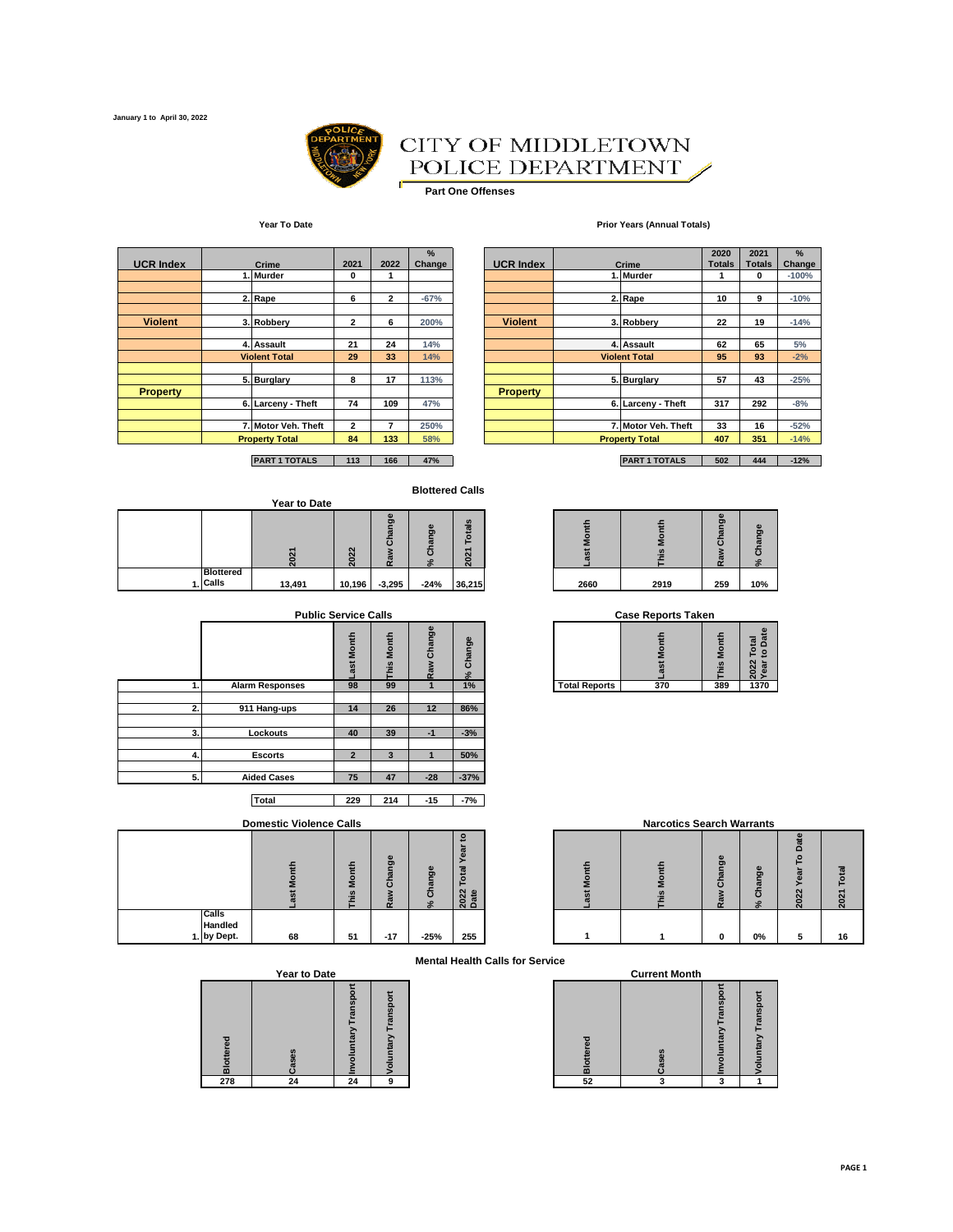

## CITY OF MIDDLETOWN<br>POLICE DEPARTMENT ď

#### **Monthly Offense Report**

#### **Part One Offenses**

**January 1 through April 30, 2022**

|                |                       | 2021           | 2022           | Raw Change     | <b>Last Month</b> | <b>This Month</b> | Raw Change   |
|----------------|-----------------------|----------------|----------------|----------------|-------------------|-------------------|--------------|
| $\mathbf{1}$   | <b>Murder</b>         | $\bf{0}$       | 1              | $\mathbf{1}$   | $\bf{0}$          | $\bf{0}$          | $\mathbf{0}$ |
|                |                       |                |                |                |                   |                   |              |
| $\mathbf{2}$   | Rape                  | 6              | $\overline{2}$ | $-4$           | $\bf{0}$          | 1                 | 1            |
|                |                       |                |                |                |                   |                   |              |
| 3              | Robbery               | $\overline{2}$ | 6              | $\overline{4}$ | $\bf{0}$          | $\bf{0}$          | $\bf{0}$     |
|                |                       |                |                |                |                   |                   |              |
| 4              | <b>Assault</b>        | 21             | 24             | $\overline{3}$ | 5                 | $6\phantom{1}$    | 1            |
|                |                       |                |                |                |                   |                   |              |
| 5              | <b>Burglary</b>       | 8              | 17             | 9              | 5                 | $\overline{3}$    | $-2$         |
|                |                       |                |                |                |                   |                   |              |
| 6              | Larceny - Theft       | 74             | 109            | 35             | 30                | 31                | 1            |
|                |                       |                |                |                |                   |                   |              |
| $\overline{7}$ | Motor Veh. Theft      | $\overline{2}$ | $\overline{7}$ | 5              | 1                 | $\bf{0}$          | $-1$         |
|                | <b>Total</b>          | 113            | 166            | 53             | 41                | 41                | $\bf{0}$     |
|                |                       |                |                |                |                   |                   |              |
|                | <b>Total Violent</b>  | 29             | 33             | 4              |                   |                   |              |
|                | <b>Total Property</b> | 84             | 133            | 49             |                   |                   |              |

| <b>Monthly Violent</b>  |    |  |
|-------------------------|----|--|
| <b>Monthly Property</b> | 36 |  |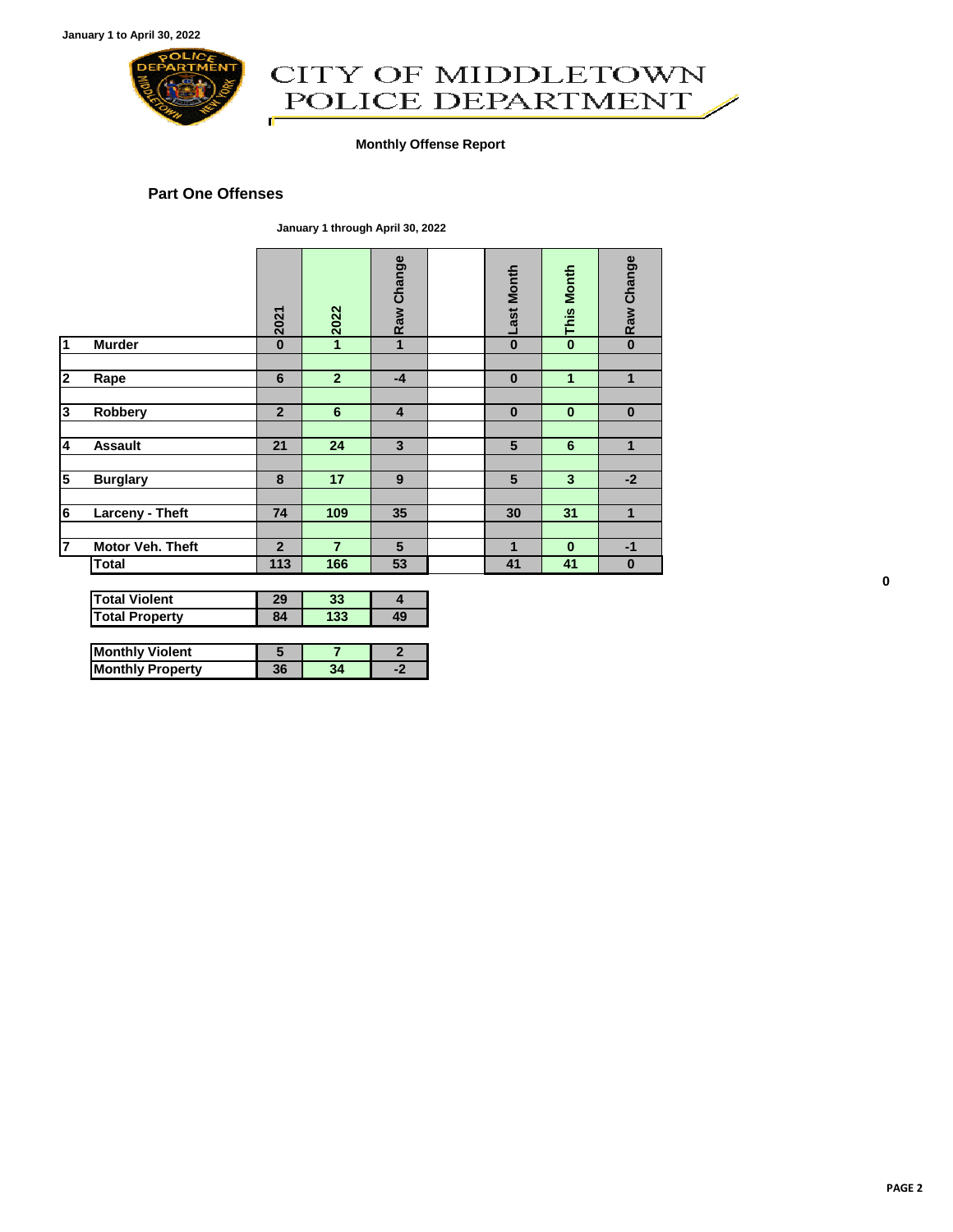**January 1 to April 30, 2022**



## CITY OF MIDDLETOWN POLICE DEPARTMENT Œ

#### **Monthly Offense Report**

### **Part Two Offenses**

**January 1 through April 30, 2022**

|                   |                                            | 2021                    | 2022                    | Raw Change              | <b>Last Month</b>       | <b>This Month</b>       | Raw Change              |
|-------------------|--------------------------------------------|-------------------------|-------------------------|-------------------------|-------------------------|-------------------------|-------------------------|
| 9.                | <b>Arson</b>                               | $\bf{0}$                | $\mathbf{0}$            | $\overline{\mathbf{0}}$ | $\overline{\mathbf{0}}$ | $\overline{\mathbf{0}}$ | $\overline{\mathbf{0}}$ |
|                   |                                            | $\overline{\mathbf{4}}$ | $\overline{2}$          | $-2$                    | $\overline{1}$          | $\overline{\mathbf{0}}$ | $-1$                    |
| 10.               | Kidnapping                                 |                         |                         |                         |                         |                         |                         |
| 11.               | <b>Narcotics</b>                           | 64                      | 31                      | $-33$                   | 9                       | $\overline{11}$         | $\overline{2}$          |
|                   |                                            |                         |                         |                         |                         |                         |                         |
| 12.               | <b>Dangerous Weapons</b>                   | $\overline{\mathbf{4}}$ | $\overline{7}$          | $\overline{\mathbf{3}}$ | 3                       | $\overline{\mathbf{3}}$ | $\bf{0}$                |
|                   |                                            |                         |                         |                         |                         |                         |                         |
| 13.               | <b>Sex Offenses</b>                        | $\overline{\mathbf{2}}$ | 5                       | 3                       | 4                       | $\bf{0}$                | $-4$                    |
| 14.               | Forgery/Counterfeiting                     | 1                       | $\overline{\mathbf{4}}$ | 3                       | 1                       | $\overline{\mathbf{3}}$ | $\overline{2}$          |
|                   |                                            |                         |                         |                         |                         |                         |                         |
| 15.               | <b>Prostitution</b>                        | $\bf{0}$                | $\bf{0}$                | $\bf{0}$                | 0                       | $\bf{0}$                | $\bf{0}$                |
|                   |                                            |                         |                         |                         |                         |                         |                         |
| 16.               | <b>Stolen Property</b>                     | $\mathbf{1}$            | 1                       | $\bf{0}$                | 0                       | $\bf{0}$                | $\bf{0}$                |
| 17.               | <b>Criminal Mischief</b>                   | 102                     | 57                      | $-45$                   | 15                      | 18                      | 3                       |
| 18.               | <b>Fraud</b>                               | 21                      | $\mathbf{9}$            | $-12$                   | 3                       | $\overline{\mathbf{3}}$ | $\bf{0}$                |
|                   |                                            |                         |                         |                         |                         |                         |                         |
| 19.               | Gambling                                   | $\bf{0}$                | 0                       | $\bf{0}$                | 0                       | $\bf{0}$                | $\bf{0}$                |
| 20.               | <b>Offense Against Public</b><br>Order     | $\bf{0}$                | $\bf{0}$                | $\bf{0}$                | 0                       | 0                       | $\bf{0}$                |
| 21.               | <b>Simple Assault</b>                      | 79                      | 98                      | 19                      | 27                      | 28                      | 1                       |
|                   |                                            |                         |                         |                         |                         |                         |                         |
| $\overline{22}$ . | <b>D.W.I.</b>                              | 8                       | 9                       | $\overline{1}$          | $\overline{2}$          | 5                       | $\overline{\mathbf{3}}$ |
|                   |                                            |                         |                         |                         |                         |                         |                         |
| 23.               | Unauth. Use of M.V.                        | $\bf{0}$                | 4                       | 4                       | 0                       | $\overline{2}$          | $\overline{2}$          |
| 24.               | <b>Disorderly Conduct.</b>                 | $\overline{\mathbf{2}}$ | $\overline{\mathbf{2}}$ | $\bf{0}$                | $\bf{0}$                | $\bf{0}$                | $\bf{0}$                |
| 25.               | <b>All Other Offenses</b>                  | 32                      | 54                      | 22                      | 12                      | 21                      | $\mathbf{9}$            |
|                   | <b>Total</b>                               | 320                     | 283                     | $-37$                   | 77                      | 94                      | 17                      |
|                   |                                            |                         |                         |                         |                         |                         |                         |
|                   | <b>Grand Total of Parts One</b><br>and Two | 433                     | 449                     | 16                      | 118                     | 135                     | 17                      |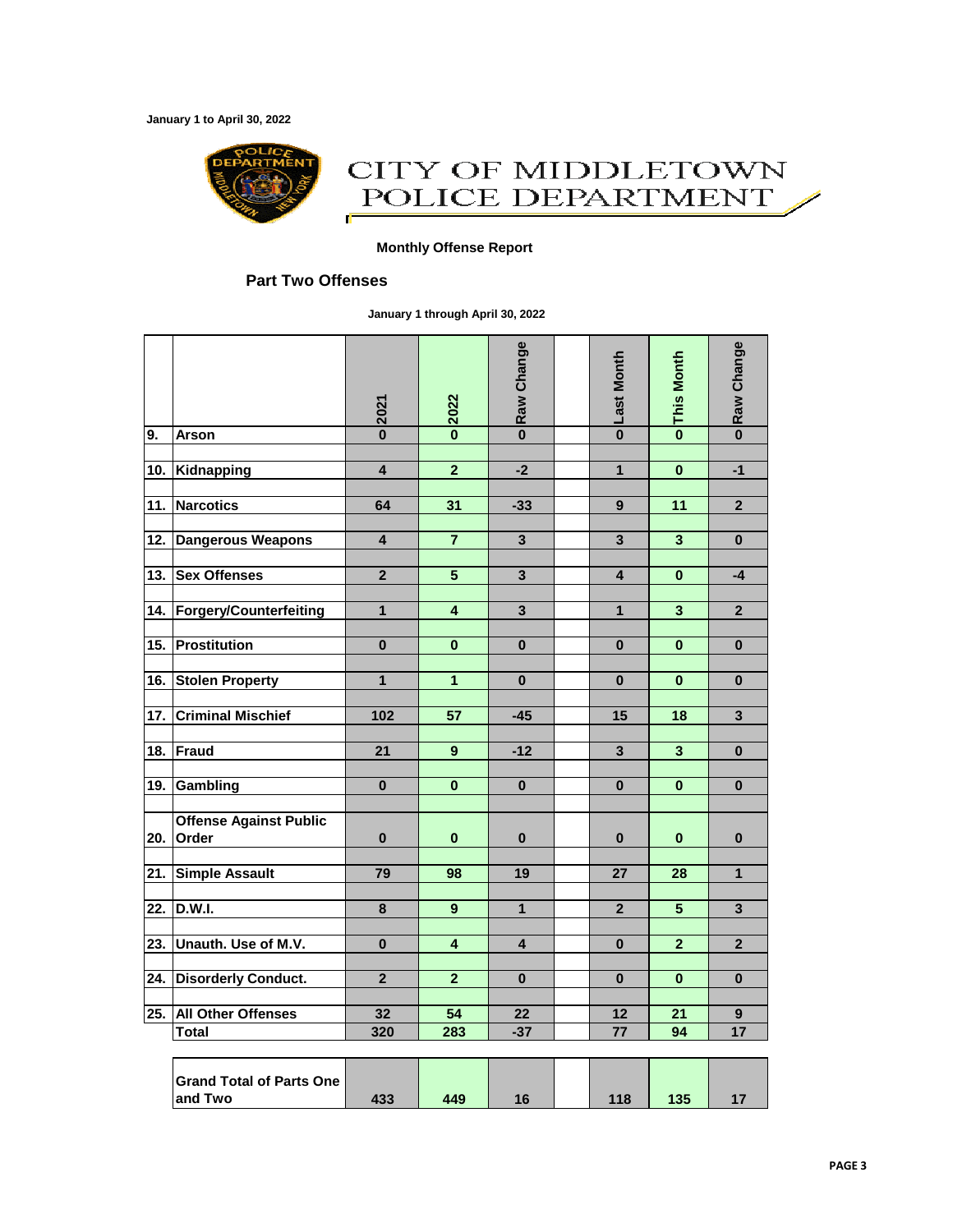

#### CITY OF MIDDLETOWN POLICE DEPARTMENT Í

#### **Monthly Arrest Report April 2022**

#### **Part One Arrests**

**Year To Date January 1 through April 30, 2022**

|                           |                            | 2021     | 2022 | Raw Change   | % Change | <b>Totals</b><br>2021 | 2020 Totals    | Month<br>ast   | Month<br>This        | Change<br>Raw | Change<br>$\mathbf{S}^{\mathbf{c}}$ |
|---------------------------|----------------------------|----------|------|--------------|----------|-----------------------|----------------|----------------|----------------------|---------------|-------------------------------------|
| 1.                        | Murder                     | $\bf{0}$ |      | 1            |          | $\mathbf{0}$          | $\overline{1}$ | $\bf{0}$       | $\mathbf{0}$         | $\bf{0}$      |                                     |
|                           |                            |          |      |              |          |                       |                |                |                      |               |                                     |
| $\overline{2}$ .          | Rape                       |          |      | $\bf{0}$     | 0%       | $\overline{2}$        |                | $\bf{0}$       | 1                    | ч.            |                                     |
|                           |                            |          |      |              |          |                       |                |                |                      |               |                                     |
| 3.                        | Robbery                    | 3        | 3    | $\bf{0}$     | 0%       | 17                    | 8              |                | $\blacktriangleleft$ | $\bf{0}$      | $0\%$                               |
|                           |                            |          |      |              |          |                       |                |                |                      |               |                                     |
| $\overline{\mathbf{4}}$ . | Agg. Assault               | 13       | 14   | $\mathbf{1}$ | 8%       | 33                    | 40             | 4              | 3                    | $-1$          | $-25%$                              |
|                           |                            |          |      |              |          |                       |                |                |                      |               |                                     |
| 5.                        | <b>Burglary</b>            | 3        | 4    | 1            | 33%      | 9                     | 17             | $\overline{2}$ | $\mathbf{0}$         | $-2$          | $-100%$                             |
|                           |                            |          |      |              |          |                       |                |                |                      |               |                                     |
| 6.                        | Larceny - Theft            | 9        | 15   | 6            | 67%      | 32                    | 49             | 5              | 5                    | $\bf{0}$      | $0\%$                               |
|                           |                            |          |      |              |          |                       |                |                |                      |               |                                     |
| 7.                        | <b>Motor Vehicle Theft</b> | $\bf{0}$ |      | $\mathbf{1}$ |          | 4                     | 9              |                | $\mathbf{0}$         | $-1$          | $-100%$                             |
|                           | Total                      | 29       | 39   | 10           | 34%      | 97                    | 125            | 13             | 10                   | $-3$          | $-23%$                              |
|                           |                            |          |      |              |          |                       |                |                |                      |               |                                     |

|          |              | % Change                        |
|----------|--------------|---------------------------------|
|          |              |                                 |
|          |              |                                 |
| 1        | 1            |                                 |
|          |              |                                 |
| 1        | $\bf{0}$     | 0%                              |
|          |              |                                 |
| 3        | $-1$         | $-25%$                          |
|          |              |                                 |
| 0        | $-2$         | $-100%$                         |
|          |              |                                 |
| 5        | $\bf{0}$     | 0%                              |
|          |              |                                 |
| $\bf{0}$ |              | $-100%$                         |
| 10       |              | $-23%$                          |
|          | o This Month | o Raw Change<br>$\frac{-1}{-3}$ |

#### **Part Two Arrests**

**Year To Date**

|     |                                          | 2021           | 2022           | Raw Change              | Change<br>$\geq$ | 2021 Totals    | 2020 Totals    | Last Month      | This Month     | Raw Change              | % Change |
|-----|------------------------------------------|----------------|----------------|-------------------------|------------------|----------------|----------------|-----------------|----------------|-------------------------|----------|
| 8.  | Arson                                    | $\mathbf{1}$   | $\mathbf{0}$   | $-1$                    | $-100%$          | $\overline{2}$ | $\mathbf{0}$   | $\bf{0}$        | $\mathbf{0}$   | $\mathbf{0}$            |          |
|     |                                          |                |                |                         |                  |                |                |                 |                |                         |          |
| 9.  | Kidnapping                               | 3              | $\overline{2}$ | $-1$                    | $-33%$           | 11             | $\overline{4}$ | $\mathbf{1}$    | $\mathbf{0}$   | $-1$                    |          |
|     |                                          |                | 32             |                         |                  |                |                |                 |                |                         |          |
| 10. | Dangerous Drugs / Marihuana              | 69             |                | $-37$                   | $-54%$           | 161            | 385            | $\overline{7}$  | 14             | $\overline{7}$          | 100%     |
| 11. | Weapons                                  | $\overline{2}$ | 5              | $\mathbf{3}$            | 150%             | 11             | 11             | 3               | $\overline{2}$ | $-1$                    | $-33%$   |
|     |                                          |                |                |                         |                  |                |                |                 |                |                         |          |
| 12. | <b>Sex Offenses</b>                      | $\mathbf{0}$   | $\overline{2}$ | $\overline{2}$          |                  | $\overline{7}$ | 5              | $\mathbf{1}$    | $\mathbf{0}$   | $-1$                    | $-100%$  |
|     |                                          |                |                |                         |                  |                |                |                 |                |                         |          |
| 13. | <b>Forgery/Counterfeiting</b>            | $\mathbf{1}$   | $\overline{2}$ | $\mathbf{1}$            | 100%             | $\overline{3}$ | $\overline{1}$ | $\mathbf{1}$    | $\mathbf{1}$   | $\mathbf{0}$            | 0%       |
|     |                                          |                |                |                         |                  |                |                |                 |                |                         |          |
| 14. | <b>Prostitution</b>                      | $\mathbf{0}$   | $\mathbf{0}$   | $\mathbf{0}$            |                  | $\mathbf{0}$   | 5              | $\bf{0}$        | $\mathbf{0}$   | $\mathbf{0}$            |          |
|     |                                          |                |                |                         |                  |                |                |                 |                |                         |          |
| 15  | <b>Stolen Property</b>                   | $\mathbf{1}$   | $\overline{2}$ | $\mathbf{1}$            | 100%             | 6              | 6              | $\bf{0}$        | $\mathbf{0}$   | $\mathbf{0}$            |          |
| 16. | <b>Criminal Mischief</b>                 | 24             | 20             | $-4$                    | $-17%$           | 67             | 73             |                 | $\overline{2}$ | $\mathbf{0}$            | 0%       |
|     |                                          |                |                |                         |                  |                |                | $\overline{2}$  |                |                         |          |
| 17. | Fraud                                    | $\mathbf{1}$   | $\overline{2}$ | $\mathbf{1}$            | 100%             | 5              | 10             | $\mathbf{1}$    | $\mathbf{0}$   | $-1$                    | $-100%$  |
|     |                                          |                |                |                         |                  |                |                |                 |                |                         |          |
| 18. | Gambling                                 | $\mathbf{0}$   | $\mathbf{0}$   | $\bf{0}$                |                  | $\mathbf{0}$   | $\mathbf{0}$   | $\bf{0}$        | $\mathbf{0}$   | $\mathbf{0}$            |          |
|     |                                          |                |                |                         |                  |                |                |                 |                |                         |          |
| 19. | <b>Offense Against Public Order</b>      | $\mathbf{0}$   | $\mathbf{0}$   | $\mathbf{0}$            |                  | $\mathbf{0}$   | $\mathbf{0}$   | $\bf{0}$        | $\mathbf{0}$   | $\mathbf{0}$            |          |
|     |                                          |                |                |                         |                  |                |                |                 |                |                         |          |
| 20. | <b>Simple Assault</b>                    | 24             | 32             | 8                       | 33%              | 107            | 89             | 8               | 8              | $\bf{0}$                | 0%       |
|     |                                          |                |                |                         |                  |                |                |                 |                |                         |          |
| 21. | D.W.I.                                   | 8              | 9              | $\mathbf{1}$            | 13%              | 33             | 27             | $\overline{2}$  | 5              | $\overline{\mathbf{3}}$ | 150%     |
| 22. | Unauth. Use of M.V.                      | $\bf{0}$       | $\mathbf{0}$   | $\bf{0}$                |                  | $\mathbf{0}$   | $\mathbf{0}$   | $\bf{0}$        | $\mathbf{0}$   | $\bf{0}$                |          |
|     |                                          |                |                |                         |                  |                |                |                 |                |                         |          |
| 23. | <b>Disorderly Conduct</b>                | $\mathbf{1}$   | $\overline{2}$ | $\mathbf{1}$            | 100%             | 11             | 21             | $\mathbf{0}$    | $\mathbf{0}$   | $\mathbf{0}$            |          |
|     |                                          |                |                |                         |                  |                |                |                 |                |                         |          |
| 24. | All Other Offenses (U.C.R.)              | 14             | 43             | 29                      | 207%             | 86             | 82             | $5\overline{5}$ | 27             | $\overline{22}$         | 440%     |
|     |                                          |                |                |                         |                  |                |                |                 |                |                         |          |
| 25. | All Other Offenses not reported by UCR.  |                |                | $\bf{0}$                |                  | 1265           | 1085           | 159             |                | $-159$                  | $-100%$  |
|     | <b>Total</b>                             | 149            | 153            | $\overline{\mathbf{4}}$ | 3%               | 1775           | 1804           | 190             | 59             | $-131$                  | $-69%$   |
|     |                                          |                |                |                         |                  |                |                |                 |                |                         |          |
|     | Grand Total of Parts One and Two Arrests | 178            | 192            | 14                      | 8%               | 1872           | 1929           | 203             | 69             | $-134$                  | $-66%$   |
|     |                                          |                |                |                         |                  |                |                |                 |                |                         |          |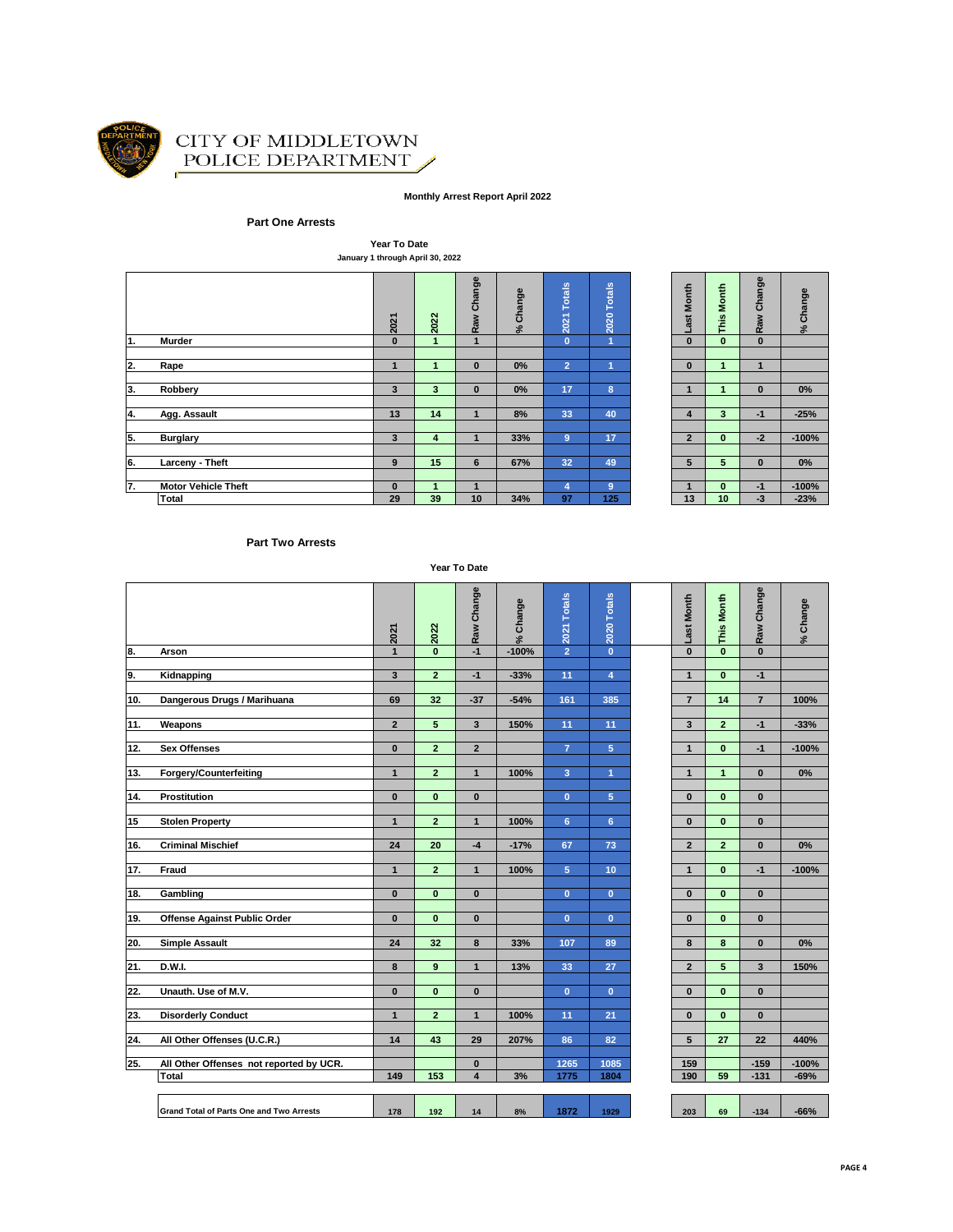January 1 to April 30, 2022 **POLIC** 



## **Monthly City Code Arrest Report**

## **City Code Arrests**

**Year To Date**

|                         |                                            | 2021                    | 2022            | Raw Change              | Change<br>$\aleph$ | <b>Totals</b><br>2021 | <b>Totals</b><br>2020 | Last Month     | <b>This Month</b>       | Change<br><b>Raw</b>    | Change<br>$\frac{5}{6}$ |
|-------------------------|--------------------------------------------|-------------------------|-----------------|-------------------------|--------------------|-----------------------|-----------------------|----------------|-------------------------|-------------------------|-------------------------|
| $\overline{1}$ .        | <b>Cons Alch in Public</b>                 | $\overline{7}$          |                 | 14                      | 200%               | 60                    | 34                    | 10             | $\overline{7}$          | $-3$                    | $-30%$                  |
| $\overline{2}$ .        | <b>Poss Alch City Park</b>                 | $\bf{0}$                | 1               | 1                       |                    | 5                     | 14                    | $\bf{0}$       | 1                       | 1                       |                         |
| 3.                      | <b>City Park/</b><br><b>Prohibited hrs</b> | 11                      | 30              | 19                      | 173%               | 29                    | 31                    | 9              | 19                      | 10                      | 111%                    |
| 4.                      | <b>Excessive Noise</b>                     | $\bf{0}$                | $\bf{0}$        | $\bf{0}$                |                    | $\overline{1}$        | $\bf{0}$              | $\bf{0}$       | $\bf{0}$                | $\bf{0}$                |                         |
| 5.                      | <b>Noise-Prohib. Act</b>                   | 6                       | $\overline{2}$  | $-4$                    | $-67%$             | 33                    | 10                    | $\overline{1}$ | $\overline{1}$          | $\bf{0}$                | 0%                      |
| 6.                      | <b>Litter in Public</b>                    | 5                       | $6\phantom{1}6$ | $\overline{\mathbf{1}}$ | 20%                | 19                    | 17                    | 3              | $\bf{0}$                | $-3$                    | $-100%$                 |
| $\overline{\mathbf{7}}$ | <b>Litter from Vehicle</b>                 | $\overline{2}$          | $\bf{0}$        | $-2$                    | $-100%$            | $\overline{2}$        | 3                     | $\bf{0}$       | $\bf{0}$                |                         |                         |
| $\overline{\mathbf{8}}$ | <b>Public Urination</b>                    | $\overline{\mathbf{4}}$ | 9               | $5\phantom{1}$          | 125%               | 21                    | 21                    | $\overline{2}$ | 1                       | $-1$                    | $-50%$                  |
| 9.                      | <b>Prohibited</b><br><b>Skateboarding</b>  | $\bf{0}$                | 1               | 1                       |                    | 19                    | 4                     | $\bf{0}$       | $\bf{0}$                | $\bf{0}$                |                         |
| 10.                     | <b>Bike on Sidewalk</b>                    | $\bf{0}$                | 5               | 5                       |                    | 13                    | $\overline{7}$        | $\bf{0}$       | $\overline{\mathbf{4}}$ | $\overline{\mathbf{4}}$ |                         |
| 11.                     | <b>Soliciting w/out lic</b>                | $\bf{0}$                | 1               | $\overline{1}$          |                    | $\bf{0}$              | $\overline{2}$        | $\mathbf{0}$   | $\bf{0}$                | $\bf{0}$                |                         |
| 12.                     | <b>Illegal Dumping</b>                     | $\mathbf{1}$            | $\bf{0}$        | $-1$                    | $-100%$            | $\overline{2}$        | $\overline{2}$        | $\bf{0}$       | $\bf{0}$                | $\bf{0}$                |                         |
| 13.                     | Veh Repair/Prohib.                         | $\bf{0}$                | $\bf{0}$        | $\boldsymbol{0}$        |                    | $\bf{0}$              | $\bf{0}$              | $\bf{0}$       | $\bf{0}$                | $\boldsymbol{0}$        |                         |
| 14.                     | <b>Unlaw. Use/Weapon</b>                   | $\bf{0}$                | $\bf{0}$        | $\bf{0}$                |                    | $\overline{0}$        | 3                     | $\bf{0}$       | $\bf{0}$                | $\bf{0}$                |                         |
| 15.                     | Fireworks                                  | $\bf{0}$                | $\bf{0}$        |                         |                    | 42                    | $\overline{2}$        | $\bf{0}$       | $\bf{0}$                |                         |                         |
|                         | <b>Total</b>                               | 36                      | 76              | 40                      | 111%               | 246                   | 150                   | 25             | 33                      | 8                       | 32%                     |